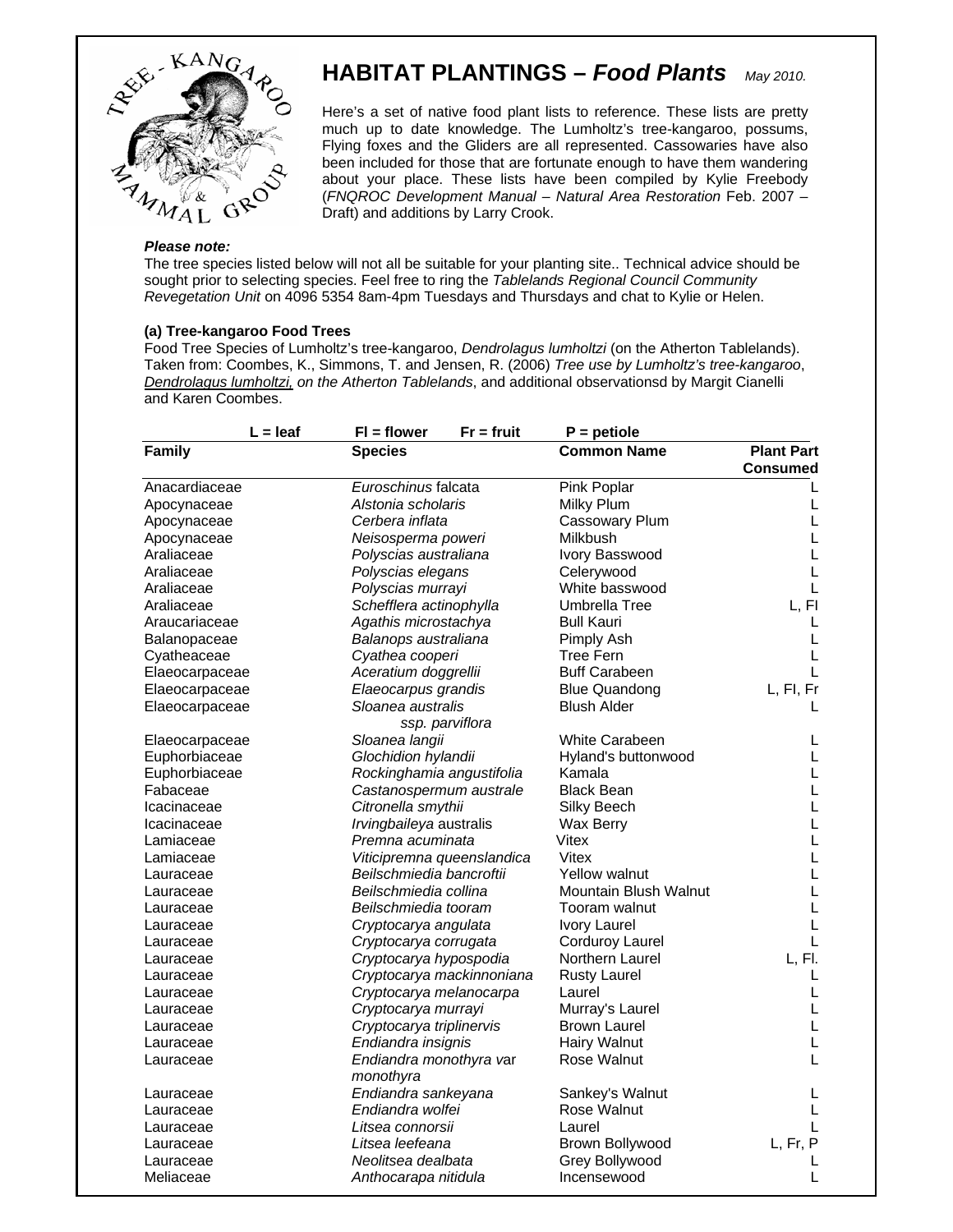| Meliaceae<br>Monimiaceae    | Dysoxylum pettigrewianum<br>Doryphora aromatica   | Spur Mahogany<br>Sassafras           | L         |
|-----------------------------|---------------------------------------------------|--------------------------------------|-----------|
|                             |                                                   |                                      |           |
| Monimiaceae                 | Tetrasynandra laxiflora                           | <b>Tetra Beech</b>                   | L         |
| Moraceae                    | Ficus benjamina                                   | <b>Weeping Fig</b>                   |           |
| Moraceae                    | Ficus obliqua                                     | Small-leaved Fig                     |           |
| Moraceae                    | Ficus superba var henneana                        | Superb Fig                           |           |
|                             |                                                   |                                      |           |
| Moraceae                    | Ficus virens                                      | White Fig                            |           |
| Myristicaceae               | Myristica globosa subsp.<br>Muelleri              | Native Nutmeg                        |           |
| Myristicaceae               | Myristica insipida                                | Nutmeg                               |           |
| Myrtaceae                   | Syzygium gustavioides                             | Watergum                             |           |
| Myrtaceae                   | Syzygium johnsonii                                | Rose Satinash                        |           |
| Myrtaceae                   | Xanthostemon chrysanthus                          | Golden Penda                         |           |
| Myrtaceae                   | Xanthostemon whitei                               | Red Penda                            |           |
|                             |                                                   |                                      |           |
| Oleaceae                    | Chionanthus ramiflora                             | Northern Olive                       |           |
| Oleaceae                    | Olea paniculata                                   | <b>Native Olive</b>                  | L         |
| Pittosporaceae              | Hymenosporum flavum                               | Native Frangipani                    | L         |
| Proteaceae                  | Alloxylon flammeum                                | Pink Silky Oak                       | L         |
| Proteaceae                  | Athertonia diversifolia                           | <b>Atherton Oak</b>                  | L, FI     |
| Proteaceae                  | Cardwellia sublimes                               | <b>Bull Oak</b>                      | L         |
| Proteaceae                  | Helicia nortoniana                                | Norton's Oak                         | Fr        |
|                             |                                                   |                                      | L, FI     |
| Rhamnaceae                  | Alphitonia petriei                                | Sarsaparilla                         |           |
| Rhamnaceae                  | Alphitonia whitei                                 | Sarsaparilla                         | L         |
| Rosaceae                    | Prunus turneriana                                 | Almondbark                           | L         |
| Rutaceae                    | Acronychia acidula                                | Lemon Aspen                          | L, FI     |
| Rutaceae                    | Flindersia acuminata                              | Silver Silkwood                      | L         |
| Rutaceae                    | Flindersia bourjotiana                            | Silver Ash                           | L, Fl     |
| Rutaceae                    | Flindersia brayleyana                             | Queensland Maple                     | L, FI     |
| Rutaceae                    | Flindersia pimenteliana                           | Maple Silkwood                       | FI        |
| Rutaceae                    |                                                   | Evodia                               | L         |
|                             | Melicope elleryana                                |                                      |           |
| Sapindaceae                 | Arytera divaricata                                | Rose Tamarind                        | L         |
| Sapindaceae                 | Arytera pauciflora                                | Small leaved Tamarind                | L         |
| Sapindaceae                 | Castanospora alphandii                            | <b>Brown Tamarind</b>                |           |
| Sapindaceae                 | Cnesmocarpon dasyantha                            | Fern-leaved tamarind                 |           |
| Sapindaceae                 | Cupaniopsis flagelliformis<br>ssp. flagelliformis | Brown Tuckeroo                       | L, Fr     |
| Sapindaceae                 | Diploglottis diphyllostegia                       | Northern Tamarind                    | L         |
| Sapindaceae                 | Guioa lasioneura                                  | <b>Silky Tamarind</b>                | L         |
| Sapindaceae                 | Jagera pseudorhus                                 | <b>Pink Tamarind</b>                 | L, Fr     |
|                             | var integerrima                                   |                                      |           |
| Sapindaceae                 | Mischocarpus lachnocarpus                         | <b>Woolly Pear Tamarind</b>          | L, Fr, P  |
| Sapindaceae                 | Sarcopteryx martyana                              |                                      |           |
| Sapotaceae                  | Pouteria myrsinodendron                           | Yellow Boxwood                       |           |
| Sterculiaceae               | Argyrodendron peralatum                           | <b>Tulip Oak</b>                     |           |
| Sterculiaceae               | Franciscodendron laurifolium                      | Cabbage Crowsfoot                    |           |
| Symplocaceae                | Symplocos cochinchinensis<br>var. pilosiuscula    | White Hazelwood                      |           |
| Urticaceae                  | Dendrocnide photinophylla                         | Shining leaved Stinging tree         |           |
| Xanthophyllaceae            | Xanthophyllum octandrum                           | Macintyres Boxwood                   |           |
|                             |                                                   |                                      |           |
| Vines et al                 |                                                   |                                      |           |
| Fabaceae                    | Austrosteenisia stipularis                        | <b>Blood Vine</b>                    |           |
| Vitacea                     | Cissus hypoglauca                                 | Water Vine, 5 Leaved Grape L, FI, Fr |           |
| Elaegnaceae                 | Elaeagnus triflora                                | Milla Milla vine                     | L, Fl, Fr |
| Verbenaceae                 | Faradaya splendida                                | Potato Vine                          | L         |
|                             | Hippocratea barbata                               | <b>Knot Vine</b>                     | L         |
|                             | Hoya pottsii                                      | Hoya                                 |           |
| Moraceae                    | Maclura cochinchinensis                           | Cockspur Thorn                       | L         |
|                             | Maesa dependens                                   |                                      |           |
|                             |                                                   |                                      | L         |
|                             |                                                   |                                      |           |
|                             | Piper hederaceum                                  | Pepper Vine                          | L         |
| Piperaceae<br>Nyctaginaceae | Pisonia aculeata                                  | Thorny Pisonia (vine)                | L         |
|                             | Ripogonum album                                   | White Supplejack (vine)              |           |
| Smilaceae                   | Platycerium superbum                              | Staghorn                             | L         |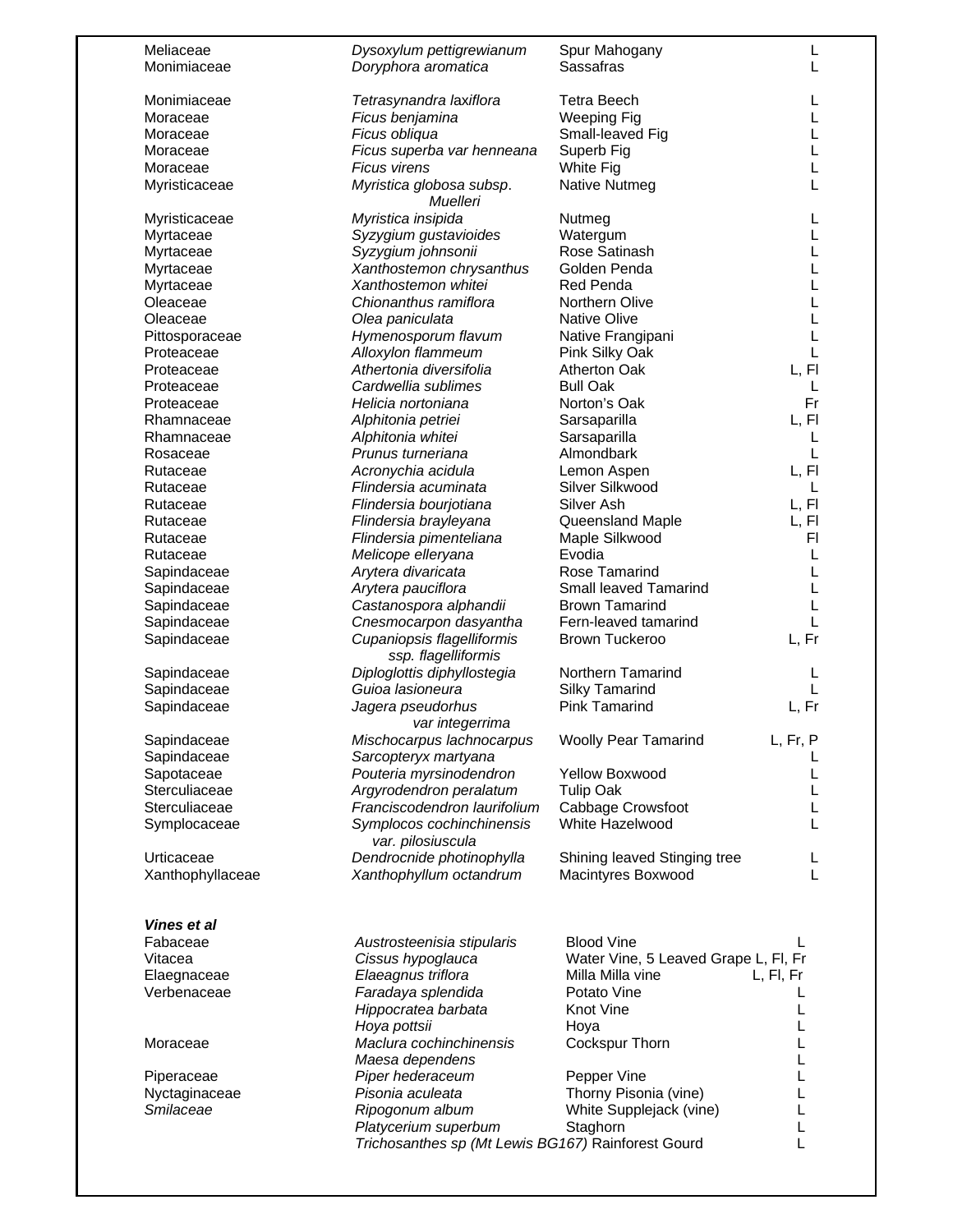#### **(b) Possum Food Trees**

Records from Seawright, Goudberg, Procter-Gray, Laurance , Cooper, Winter (Compiled by Dr John.Winter) Y = Yes

| <b>BOTANICAL NAME</b>              | Green<br>Ringtail | Coppery<br><b>Brushtail</b> | Ringtail                | Herbert R   Lemuroid  <br>Ringtail | <b>Striped</b><br><b>Possum</b> |
|------------------------------------|-------------------|-----------------------------|-------------------------|------------------------------------|---------------------------------|
| Acacia celsa                       |                   | Y                           |                         |                                    |                                 |
| Acacia melanoxylon                 |                   | Y                           |                         |                                    |                                 |
| Acacia sp                          |                   | Ÿ                           |                         |                                    |                                 |
| Acmena resa                        |                   |                             | Υ                       | Υ                                  |                                 |
| Acronychia crassipetala            |                   | Υ                           | $\overline{\mathsf{Y}}$ | Ÿ                                  |                                 |
| Aglaia ferruginea                  |                   | Y                           |                         |                                    |                                 |
| Aglaia sapindina                   |                   |                             |                         | Υ                                  |                                 |
| Alectryon coriaceus                |                   | Y                           |                         |                                    |                                 |
| Aleurites rnoluccana               | Y                 | Y                           | Υ                       |                                    |                                 |
| Alloxylon wickhamii                | Y                 |                             |                         |                                    |                                 |
| Alphitonia petriei                 |                   | Υ                           | Y                       | Y                                  |                                 |
| Alphitonia whitei                  |                   |                             |                         | Ý                                  |                                 |
| Antirhea tenuiflora                |                   |                             | Y                       |                                    |                                 |
| Archidendrani vaillantii           |                   |                             |                         |                                    |                                 |
| Argyrodendron peralatum            | Y                 | Υ                           |                         |                                    |                                 |
| Argyrodendron polyandrum           | Y                 |                             |                         |                                    |                                 |
| Argyrodendron sp                   | Y                 |                             |                         |                                    |                                 |
| Argyrodendron sp code 576          | Ÿ                 |                             |                         |                                    |                                 |
| Arytera lautererana                |                   |                             | Y                       | Y                                  |                                 |
| Arytera sp                         |                   |                             | Ÿ                       |                                    |                                 |
| Austromyrtus sp                    |                   |                             | Y                       |                                    |                                 |
| Beilschmedia bancrofti             |                   |                             |                         | Y                                  |                                 |
| Beilschmeidia sp aff B.obtusifolia |                   | Y                           |                         | Υ                                  |                                 |
| Beilschmiedia tooram               |                   |                             | Υ                       | Y                                  |                                 |
| <b>Brachychiton acerifolius</b>    | Υ                 |                             |                         |                                    |                                 |
| Brackenridgea nitida               |                   |                             | Υ                       |                                    |                                 |
| Breynia stipitata                  |                   | Υ                           |                         |                                    |                                 |
| Brombya platynema                  |                   |                             | Υ                       |                                    |                                 |
| Caldcluvia australiensis           |                   |                             |                         | Y                                  |                                 |
| Canarium baileyanum                |                   |                             | Υ                       |                                    |                                 |
| Cardwellia sublimis                |                   |                             |                         | Y                                  |                                 |
| Carnarvonia araliifolia            |                   |                             |                         | Ý                                  |                                 |
| Carnarvonia sp                     |                   |                             | Y                       |                                    |                                 |
| Carnarvonia sp code 231            | Ÿ                 |                             |                         |                                    |                                 |
| Castanospermum australe            |                   | Υ                           |                         |                                    |                                 |
| Castanospora alphandii             |                   | Υ                           | Y                       | Y                                  |                                 |
| Cephalaralia cephalobotrys         |                   |                             |                         |                                    |                                 |
| Ceratopetalum succirubrum          |                   |                             |                         | Υ                                  |                                 |
| Chrysophyllum sp code 128          |                   |                             | Υ                       |                                    |                                 |
| Cinnamomum camphora                | Y                 | Y                           |                         |                                    |                                 |
| Cinnamomum laubatii                | Y                 |                             |                         |                                    |                                 |
| Cryptocarya angulata               |                   |                             |                         | Υ                                  |                                 |
| Cryptocarya corrugata              |                   |                             |                         | Ÿ                                  |                                 |
| Cryptocarya hypoglauca             |                   |                             |                         | Υ                                  |                                 |
| Cryptocarya rigida                 |                   |                             | Y                       | Ÿ                                  |                                 |
| Cupaniopsis ferruginea             | Y                 |                             |                         |                                    |                                 |
| Daphnandra repandula               |                   | Υ                           |                         | Υ                                  |                                 |
| Darlingia darlingiana              |                   |                             | Υ                       |                                    |                                 |
| Darlingia ferruginea               |                   |                             |                         | Υ                                  |                                 |
| Dendrocnide photinophylla          | Y                 |                             |                         |                                    |                                 |
| Dipiogiottis diphyllostegia        |                   | Υ                           |                         |                                    |                                 |
| Diploglottis bracteata             |                   |                             | Υ                       | Υ                                  |                                 |
| Doryphora aromatica                |                   | Υ                           |                         |                                    |                                 |
| Drypetes australasica              |                   |                             | Υ                       |                                    |                                 |
| Dysoxylum pettigrewianum           |                   | Υ                           |                         |                                    |                                 |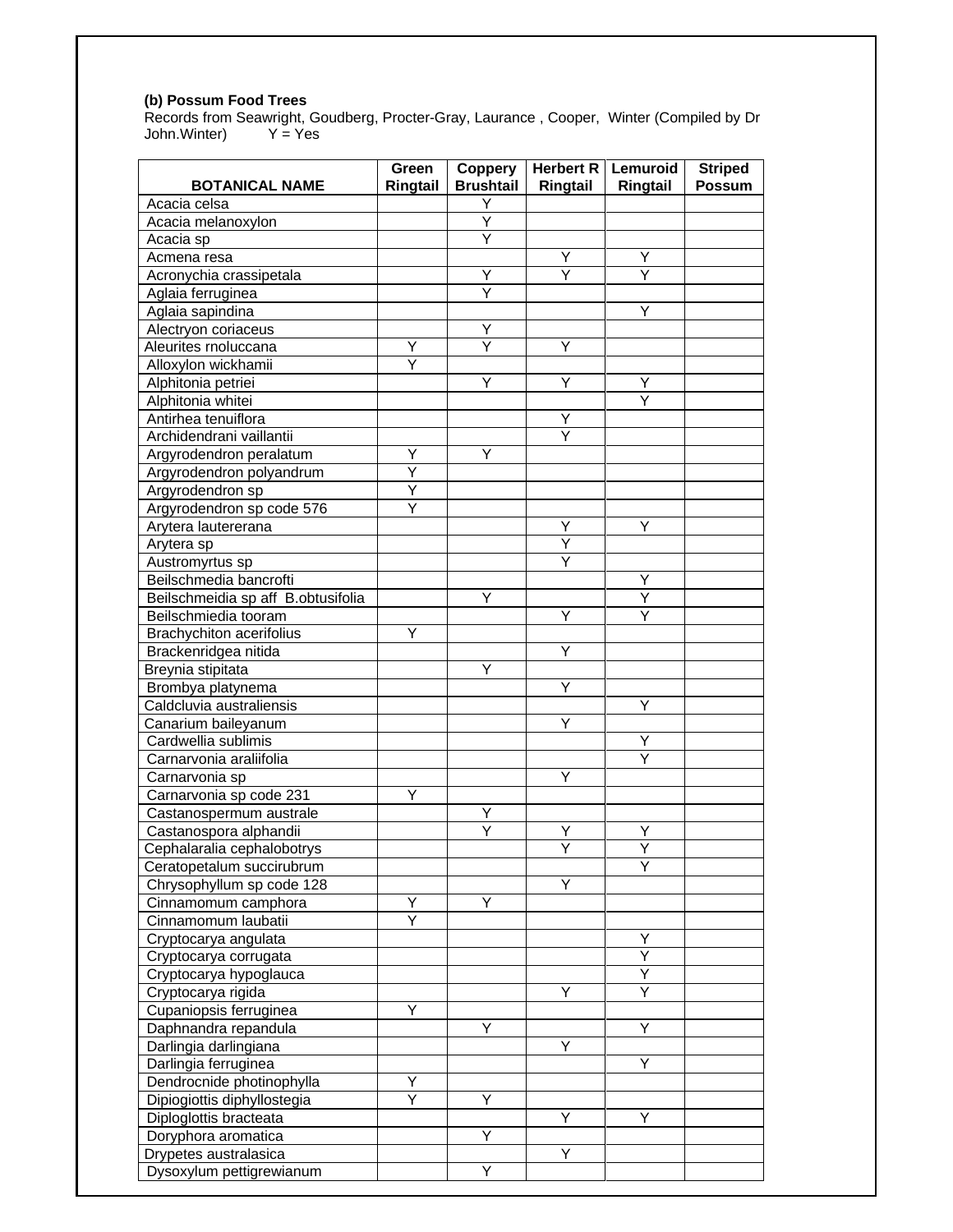| <b>BOTANICAL NAME</b>          | Green<br>Ringtail | Coppery<br><b>Brushtail</b> | Ringtail | Herbert R   Lemuroid<br>Ringtail | <b>Striped</b><br><b>Possum</b> |
|--------------------------------|-------------------|-----------------------------|----------|----------------------------------|---------------------------------|
| Dysoxylum rufum                |                   | Y                           |          |                                  |                                 |
| Elaeocarpus arnhemicus         |                   |                             |          | Υ                                |                                 |
| Elaeocarpus coorongooloo       |                   | Y                           |          |                                  |                                 |
| Elaeocarpus eumundi            |                   |                             | Υ        |                                  |                                 |
| Elaeocarpus ferruginiflorus    |                   |                             | Ÿ        |                                  |                                 |
| Elaeocarpus foveolatus         |                   |                             | Y        |                                  |                                 |
| Elaeocarpus grandis            |                   |                             | Ÿ        |                                  |                                 |
| Elaeocarpus largiflorens       |                   |                             | Y        | Υ                                |                                 |
| Elaeocarpus ruminatus          |                   | Y                           | Y        | Y                                |                                 |
| Elaeocarpus sp.                |                   |                             | Υ        |                                  |                                 |
| Eleagnus latifolia             |                   |                             | Y        |                                  |                                 |
| Endiandra muelleri             |                   |                             |          | Y                                |                                 |
| Endiandra palmerstonii         |                   | Υ                           |          | Υ                                |                                 |
| Endiandra sankeyana            | Y                 |                             |          |                                  |                                 |
| Endiandra sp                   |                   |                             |          | Υ                                |                                 |
| Endiandra sp aff E. hypotephra |                   |                             |          | Ÿ                                |                                 |
| Endiandra sp aff E. muelleri   |                   |                             | Y        | Ÿ                                |                                 |
| Endiandra sp code 15           |                   |                             |          | Ÿ                                |                                 |
| Endiandra sp code 62           | Y                 | Y                           |          | Ÿ                                |                                 |
| Eucalyptus intermedia          |                   |                             | Y        |                                  |                                 |
| Eucalyptus tereticornis        |                   | Υ                           |          |                                  |                                 |
| Eucalyptus torelliana          |                   |                             | Υ        |                                  |                                 |
| Euodia sp code 305             |                   | Y                           | Y        |                                  |                                 |
| Euroschinus falcata            | Y                 | Y                           | Y        |                                  |                                 |
| Ficus copiosa                  | Υ                 |                             |          |                                  |                                 |
| Ficus crassipes                | Y                 |                             |          |                                  |                                 |
| Ficus destruens                | Ÿ                 |                             |          |                                  |                                 |
| Ficus fraseri                  | Ÿ                 | Y                           |          |                                  |                                 |
| Ficus leptoclada               | Ÿ                 |                             |          |                                  |                                 |
| Ficus obiiqua var obliqua      | Ÿ                 |                             |          |                                  |                                 |
| Ficus pleurocarpa              | Ÿ                 |                             |          |                                  |                                 |
| Ficus sp                       | Ÿ                 | Υ                           |          |                                  |                                 |
| Ficus superba                  | $\overline{Y}$    | $\overline{Y}$              |          |                                  |                                 |
| Ficus watkinsiana              | Y                 |                             | Y        |                                  |                                 |
| Flindersia bourjotiana         |                   | Υ                           |          | Y                                |                                 |
| Flindersia brayleyana          |                   | Υ                           |          | Υ                                |                                 |
| Flindersia pimenteliana        |                   | Υ                           |          | Υ                                |                                 |
| Flindersia schottiana          |                   | Y                           |          |                                  |                                 |
| Franciscodendron laurifolia    | Υ                 |                             |          |                                  |                                 |
| Franciscodendron laurifolium   | Y                 |                             |          |                                  |                                 |
| Geissois biagiana              |                   |                             |          | Y                                |                                 |
| Glochidion hylandii            |                   |                             | Υ        |                                  |                                 |
| Glochidion sp.                 |                   |                             | Υ        |                                  |                                 |
| Guioa lasioneura               |                   | Y                           | Ÿ        |                                  |                                 |
| Helicia lamingtoniana          |                   |                             |          | Y                                |                                 |
| Helicia nortoniana             |                   |                             | Y        |                                  |                                 |
| Homalanthus novo-guineensis    |                   | Y                           | Y        |                                  |                                 |
| Litsea glutinosa               | Y                 |                             |          |                                  |                                 |
| Litsea leefeana                | Υ                 | Y                           |          | Υ                                |                                 |
| Litsea sp                      |                   |                             |          | Y                                |                                 |
| Lomatia fraxinifolia           |                   |                             | Y        |                                  |                                 |
| Macaranga inamoena             |                   |                             | Ÿ        |                                  |                                 |
| Macaranga subdentata           |                   |                             | Ÿ        |                                  |                                 |
| Mallotus moilissimus           |                   | Υ                           |          |                                  |                                 |
| Mallotus philippensis          |                   | Ÿ                           |          |                                  |                                 |
|                                |                   | Υ                           |          |                                  |                                 |
| Mallotus polyadenos            |                   | $\overline{Y}$              |          |                                  |                                 |
| Melia azederach                |                   |                             |          |                                  |                                 |
| Melicope fareana               |                   |                             |          | Y                                |                                 |
| Mischocarpus lachnocarpus      | Y                 |                             |          |                                  |                                 |
| Myristica insipida             |                   |                             |          |                                  |                                 |
| Neisosperma poweri             |                   |                             |          |                                  |                                 |
| Neolitsea dealbata             |                   | Y                           | Y        | Y                                |                                 |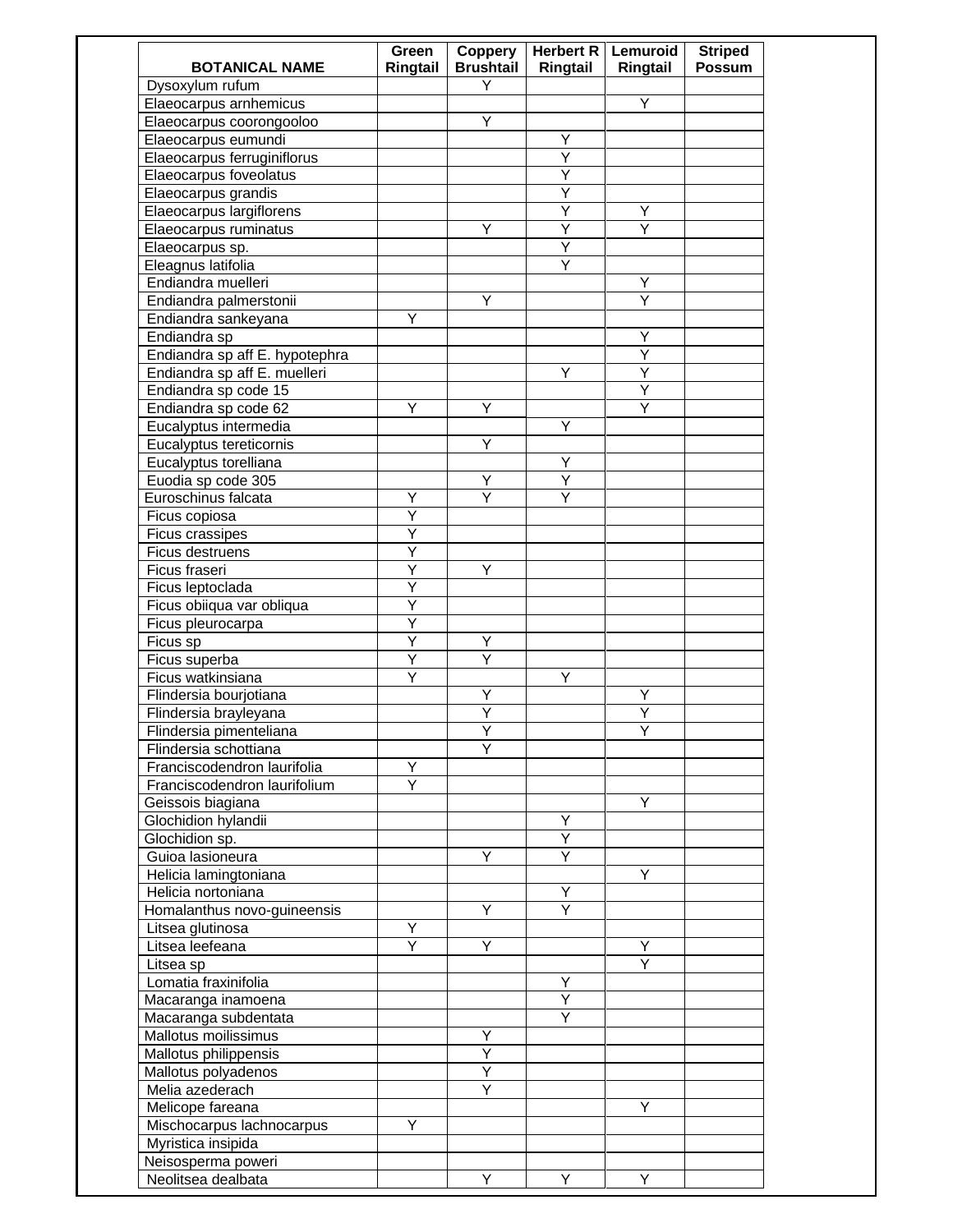| <b>BOTANICAL NAME</b>      | Green<br>Ringtail | Coppery<br><b>Brushtail</b> | Herbert R<br>Ringtail   | Lemuroid<br>Ringtail | <b>Striped</b><br><b>Possum</b> |
|----------------------------|-------------------|-----------------------------|-------------------------|----------------------|---------------------------------|
| Niemeyera prunifera        | Υ                 |                             |                         |                      |                                 |
| Pipturus argenteus         | Ÿ                 |                             |                         |                      |                                 |
| Pittosporum sp             |                   | Y                           |                         |                      |                                 |
| Planchonelia brownlessiana |                   |                             | Υ                       |                      |                                 |
| Planchonella macrocarpa    |                   |                             | Y                       |                      |                                 |
| Planchonella obovoidea     |                   | Y                           |                         |                      |                                 |
| Planchonella sp            |                   |                             | Y                       |                      |                                 |
| Planchonella xerocarpa     |                   |                             | Υ                       |                      |                                 |
| Polyosma rhy.tophloia      |                   | Y                           | Υ                       | Y                    |                                 |
| Polyscias murrayi          |                   |                             | Υ                       |                      |                                 |
| Polyscias sp               |                   | Y                           | Υ                       |                      |                                 |
| Pouteria castanosperma     |                   |                             | Ÿ                       |                      |                                 |
| Premna acuminata           |                   |                             |                         |                      |                                 |
| Prunus tumeriana           |                   |                             | Υ                       | Y                    |                                 |
| Pseudocarapa nitidula      |                   | Y                           |                         |                      |                                 |
| Pullea stutzeri            |                   |                             |                         | Y                    |                                 |
| Rhodamnia costata          |                   |                             | Y                       |                      |                                 |
| Rhodamnia sp               |                   |                             |                         | Ÿ                    |                                 |
| Rhodomyrtus pervagata      |                   | Y                           |                         |                      |                                 |
| Rhodomyrtus trineura       |                   | Υ                           | Υ                       |                      |                                 |
| Rhysotoechia robertsonii   |                   | Y                           |                         |                      |                                 |
| Rockinghamia angustifolia  |                   |                             | Y                       |                      |                                 |
| Schefflera actinophylla    |                   |                             |                         |                      | Y                               |
| Sloanea australis          |                   |                             | Υ                       |                      |                                 |
| Sloanea langii             | Υ                 |                             | Y                       | Y                    |                                 |
| Sloanea macbrydei          |                   |                             | $\overline{\mathsf{Y}}$ |                      |                                 |
| Solanum mauritianum        |                   | Υ                           |                         |                      |                                 |
| Sphenostemon lobosporus    |                   |                             | Υ                       |                      |                                 |
| Stenocarpus sinuatus       |                   | Υ                           | $\overline{Y}$          |                      |                                 |
| Synima cordierum           |                   | Y                           | Y                       |                      |                                 |
| Syzygium cormiflorum       |                   |                             | Y                       | Υ                    |                                 |
| Syzygium endophloium       |                   |                             |                         | $\overline{Y}$       |                                 |
| Syzygium gustavioides      |                   |                             |                         | Y                    |                                 |
| Syzygium papyraceum        |                   |                             | Υ                       |                      |                                 |
| Syzygium trachyphloium     |                   |                             | Υ                       |                      |                                 |
| Syzygium wesa              |                   |                             | Υ                       |                      |                                 |
| Syzygium wilsoni ssp.      |                   |                             | $\overline{Y}$          |                      |                                 |
| cryptophlebium             |                   |                             |                         |                      |                                 |
| Terminalia sericocarpa     |                   | Y                           |                         |                      |                                 |
| Tetrasynandra laxiflora    |                   |                             |                         | Y                    |                                 |
|                            |                   |                             |                         |                      |                                 |
| Tetrasynandra sp           |                   |                             | Υ                       |                      |                                 |
| Timonius singularis        |                   |                             | Y                       |                      |                                 |
| Toona australis            |                   | Y                           |                         |                      |                                 |
| Trichosanthes sp.          |                   |                             | Y                       |                      |                                 |
| Zanthoxylum veneficum      |                   | Y                           |                         | Υ                    |                                 |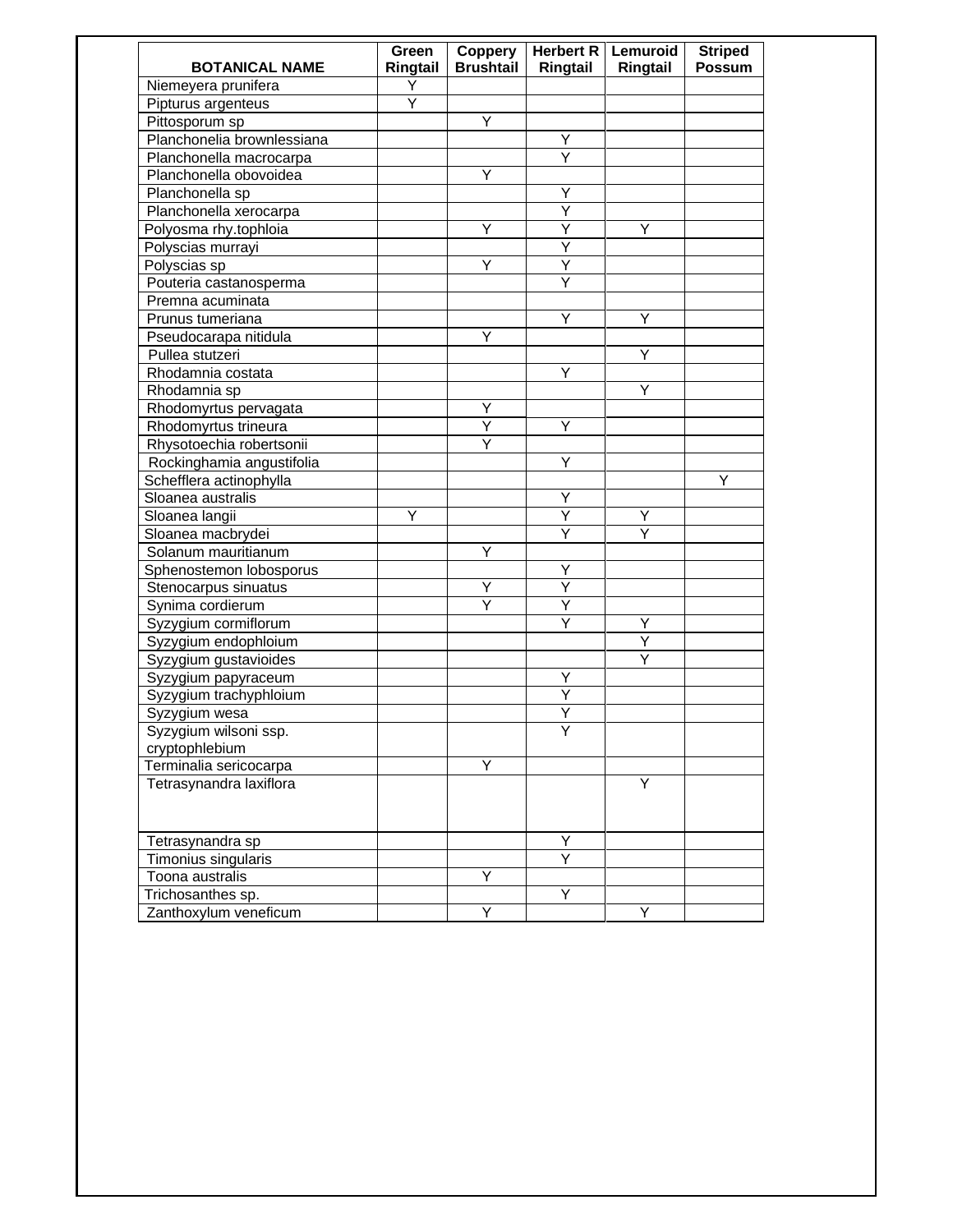# **(c) Flying Fox Food Trees**

This list was made by Cathy Eggert for a Masters thesis, October to March at Zillie Falls colony and other locations in 1993-4. Seed identification performed by Nigel Tucker + Greg Richards 1990 (probably all year round sampling).

# **NATIVE BLOSSOM**

| Family         | <b>Species</b>                                                  |
|----------------|-----------------------------------------------------------------|
| Celastraceae   | Euonymus australiana                                            |
| Elaeocarpaceae | Elaeocarpus grandis                                             |
| Fabaceae       | Castanospermum australe                                         |
| Lauraceae      | Neolitsea dealbata                                              |
| Myrtaceae      | Eucalyptus cloeziana, Corymbia citriodora, Corymbia intermedia, |
|                | Corymbia polycarpa, Eucalyptus teretecornis, Syzygium forte,    |
|                | Syncarpia glomulifera                                           |

## **NATIVE FRUITS**

| Annonaceae         | Polyalthia michaelii                                                  |
|--------------------|-----------------------------------------------------------------------|
| Apocynacea         | Melodinus australia                                                   |
| Araliaceae         | Schefflera actinophylla                                               |
|                    | Polyscias sp                                                          |
| Arecaceae          | Archontophoenix alexandrae                                            |
| <b>Burseraceae</b> | Canarium muelleri                                                     |
| Chrysobalanaceae   | Parinari nonda                                                        |
| Combretaceae       | Terminalia arenicola, T. catappa, T.sericocarpa                       |
| Elaeocarpacae      | Elaeocarpus grandis, E. bancrofti, E. eumundi                         |
| Elaeagnaceae       | Eleagnus triflora                                                     |
| Euphorbiaceae      | Drypetes sp.                                                          |
| Meliaceae          | Melia azedarach var. australasica                                     |
| Moraceae           | Ficus fraseri, F.pleurocarpa, F.triradiata, F.watkinsiana, F. obliqua |
|                    | var.obliqua, F.crassipes, F. adenosperma, F. virens subsp. virens,    |
|                    | F. virens var. sublanceolata, F. septica, F. virgata, F. congesta, F. |
|                    | copiosa, F.variegata                                                  |
| Myrtaceae          | Decaspermum humile, Syzygium spp                                      |
| Rubiaceae          | Nauclea orientalis, Canthium attenuatum                               |
| Rutaceae           | Acronychia acidula                                                    |
| Sapotaceae         | Manilkara kauki, Planchonella obovoidea                               |
| Urticaceae         | Pipterus argentea                                                     |
| Verbenaceae        | Faradaya splendida                                                    |

## **(d) Mahogany Glider Habitat Trees (***Petaurus gracilis)*

| Family             | <b>Species</b>          | <b>Habit</b> | <b>Common Name</b>     |
|--------------------|-------------------------|--------------|------------------------|
| <b>Burseraceae</b> | Canarium australianum   | Tree         |                        |
| Hibbertiaceae      | Dillenia alata          | Tree         | Red Beech              |
| Mimosaceae         | Acacia celsa            | Tree         | Brown Salwood          |
|                    | Acacia mangium          | Tree         | Brown Salwood          |
| Moraceae           | Ficus congesta          | Tree         | Red-leaf Fig           |
| Myrtaceae          | Corymbia intermedia     | Tree         | Pink Bloodwood         |
|                    | Corymbia tessellaris    | Tree         | Carbeen                |
|                    | Eucalyptus pellita      | Tree         | <b>Red Stringybark</b> |
|                    | Eucalyptus tereticornis | Tree         | <b>Blue Gum</b>        |
| Myrtaceae          | Lophostemon suaveolens  | Tree         | Swamp mahogany         |
|                    | Melaleuca dealbata      | Tree         | Paperbark              |
|                    | Melaleuca leucadendra   | Tree         | <b>Broad</b><br>leaved |
|                    |                         |              | Paperbark              |
|                    | Melaleuca quinquinervia | tree         | Paperbark              |
|                    | Melaleuca viridiflora   | Tree         | Paperbark              |
| Rubiaceae          | Nauclea orientalis      | Tree         | Leichhardt Tree        |
| Rutaceae           | Melicope elleryana      | Tree         | Evodia                 |
| Sapindaceae        | Guoia acutifolia        | Tree         | <b>Glossy Tamarind</b> |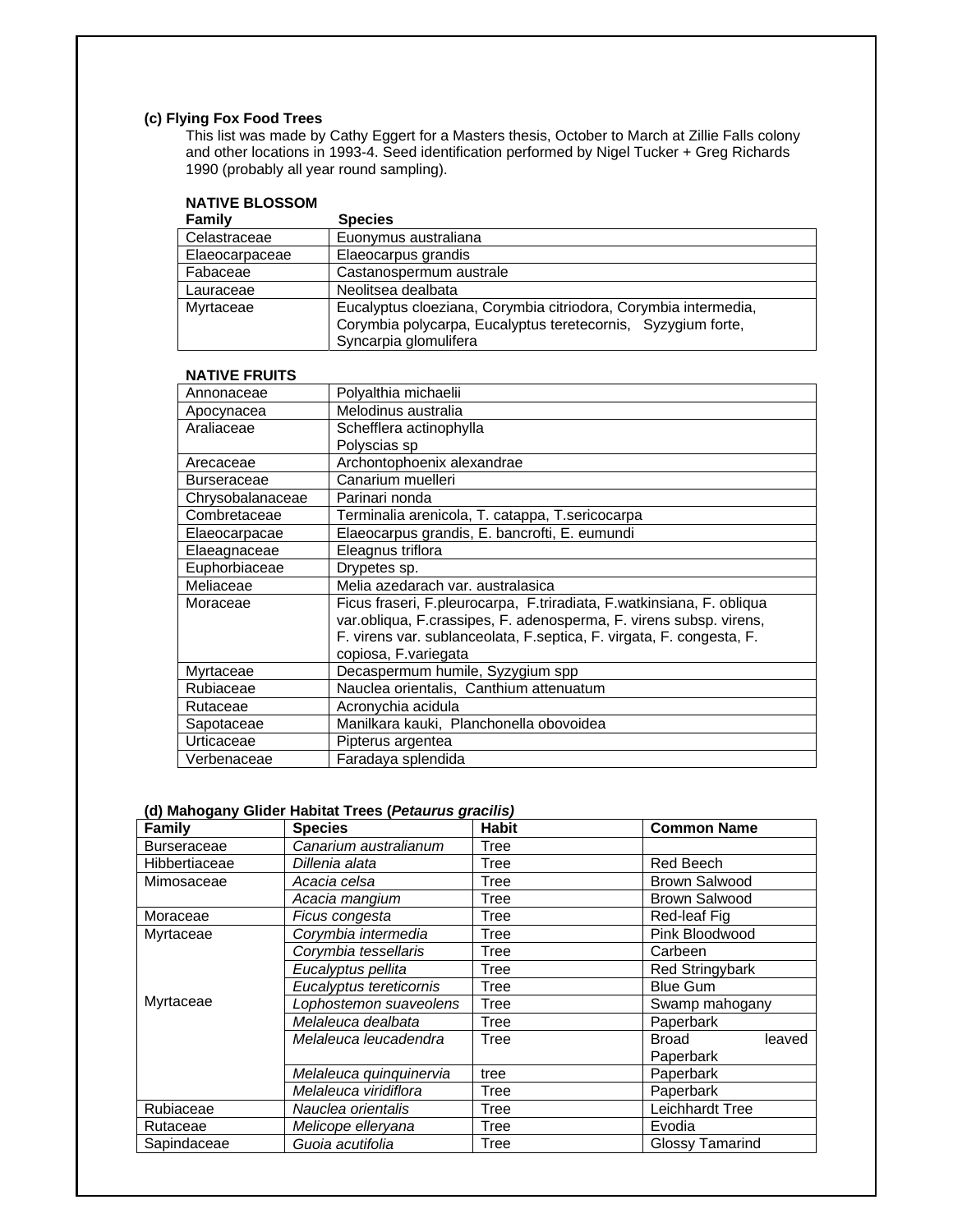## **(e) Yellow-bellied Glider Habitat Trees (***Petaurus australis)*

Species are taken from the wet sclerophyll vegetation types 14b, 56 (Tracey, 1982) and 61 and 64 from Stanton and Stanton.

| <b>Family</b>  | <b>Species</b>          | Habit  | <b>Common Name</b>     |
|----------------|-------------------------|--------|------------------------|
| Rhamnaceae     | Pomaderris argyrophylla | shrub  | Pomaderris             |
| Casuarinaceae  | Allocasuarina torulsa   | Tree   | <b>Forest Oak</b>      |
| Cyperaceae     | Gahnia aspera           | Sedge  | Large-seeded Gahnia    |
|                | Gahnia sieberiana       | sedge  | Saw Sedge              |
| Epacridaceae   | Acrotriche aggregata    | shrub  | <b>Ground Berry</b>    |
| Euphorbiaceae  | Breynia cernua          | shrub  | Coffee Bush/Fart Bush  |
| Mimosaceae     | Acacia falcata          | shrub  |                        |
|                | Acacia flavescens       | shrub  | <b>Red Wattle</b>      |
|                | Acacia whitei           | shrub  |                        |
| Myrtaceae      | Corymbia clarksoniana   | Tree   | Clarkson's Bloodwood   |
|                | Eucalyptus acmenoides   | tree   | Mountain Stringybark   |
|                | Eucalyptus grandis      | Tree   | Flooded/Rose Gum       |
|                | Eucalyptus resinifera   | Tree   | <b>Red Stringybark</b> |
|                | Syncarpia glomulifera   | Tree   | Turpentine             |
| Pittosporaceae | Bursaria tenuifolia     | Tree   | Slender Bursaria       |
| Poaceae        | Themeda triandra        | Grass  | Kangaroo Grass         |
| Thymeliaceae   | Pimelea linifolia       | herb   | <b>Rice Flower</b>     |
| Zingerbaceae   | Alpinia caerulea        | Ginger | Common Ginger          |

# **(f) Cassowary Food Trees**

| <b>Scientific Name</b>    | <b>Common Name</b>      | <b>Size</b><br>(m) | <b>Comments</b>                                         |
|---------------------------|-------------------------|--------------------|---------------------------------------------------------|
| 1) trees                  |                         |                    |                                                         |
| Acmena graveolens         | Cassowary satinash      | 30                 | Attractive new growth/fruit                             |
| Acronychia acidula        | Lemon aspen             | 15                 | Attractive foliage, edible fruit                        |
| Alphitonia whitei         | Red Ash                 | 20                 | Fast growing. Nectar sought after by bees               |
| Barringtonia calyptrata   | <b>Cassowary Pine</b>   | 15                 | Good for wet sites, atttractive flowers.                |
| Cananga odorata           | Ylang ylang             | 10                 | Highly performed flowers                                |
| Canarium muelleri         | <b>Scrub Turpentine</b> | 8                  | Suited to poorer soils                                  |
| Castanospora alphandii    | Brown tamarind          | 15                 | Produces abundant seed crops, widespread.               |
| Cerbera floribunda        | Cassowary plum          | 10                 | Attractive flowers/fruit                                |
| Chionanthus ramiflorus    | Northern olive          | 8                  | Very hardy adaptable species                            |
| Cryptocarya mackinnoniana | Mackinnon's laurel      | 15                 | Hardy species. Attractive new growth                    |
| Cryptocarya oblata        | Tarzali silkwood        | 15                 | Attractive new growth/fruit                             |
| Cryptocarya triplinervis  | <b>Brown Laurel</b>     | 8                  | Hardy widespread species                                |
| Elaeocarpus grandis       | Blue quandong           | 30                 | Fast grower. Attractive flowers/fruit                   |
| Elaeocarpus eumundii      | Eumundii quandong       | 20                 | Attractive flowers                                      |
| Endiandra hypotephra      | <b>Rose Walnut</b>      | 15                 | Adaptable fast growing species                          |
| Endiandra sankeyana       | Sankey's walnut         | 5                  | Adaptable widespread species                            |
| Ficus congesta            | Red leaf fig            | 20                 | Good for wet sites                                      |
| Ficus racemosa            | <b>Cluster Fig.</b>     | 15                 | Fast growing, suitable for river banks                  |
| Litsea leefeana           | Brown bollywood         | 15                 | Abundant seed crop. Adaptable species                   |
| Myristica insipida        | Native nutmeg           | 30                 | Fruit attractive to many birds. Sheltered sites         |
| Nauclea orientalis        | Leichardt tree          | 10                 | Semi-deciduous, prefers wet sites & riverbanks          |
| Neolitsea dealbata        | Grey bollywood          | 10                 | Adaptable species, widespread                           |
| Pleiogynium timorense     | Burdekin plum           | 10                 | Very hardy species. Suitable for poorer soils           |
| Prunus turneriana         | Almondbark              | 10                 | Adaptable species. Produced good seed crop              |
| Scolopia braunii          | Brown birch             | 10                 | Very adaptable species. Attracts butterflies            |
| Syzygium alliiligneum     | Onionwood               | 30                 | Colourful flowers, fruit, new growth. Widespread        |
| Syzygium cormiflorum      | Bumpy satinash          | 30                 | Hardy, widespread, attractive to many<br>mammals/birds. |